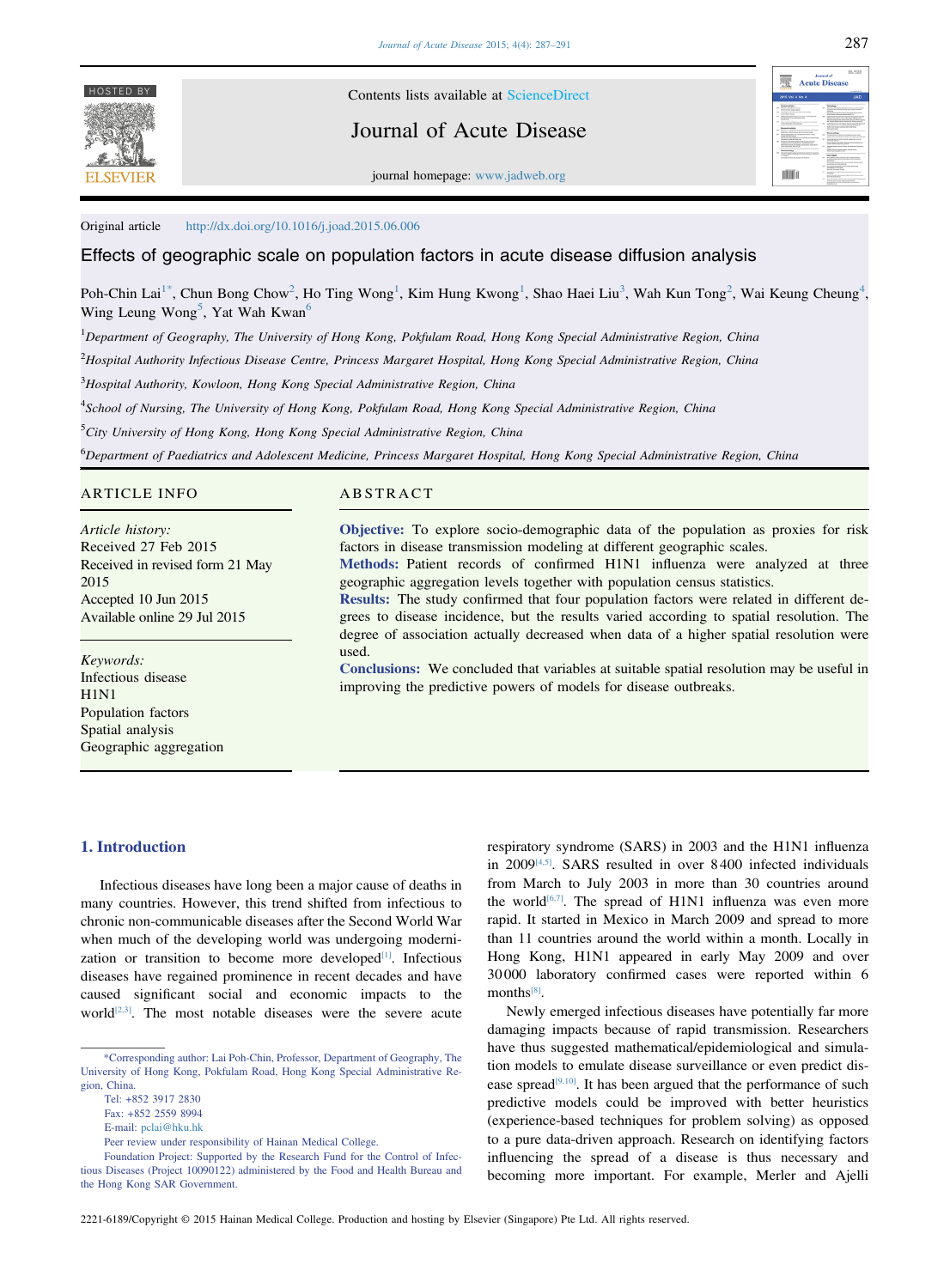analyzed the effects of population heterogeneity and mobility on the spread of pandemic influenza in 37 European countries by considering the European population, as well as their air and rail movement[s\[11\]](#page-4-0). They concluded that various epidemiological parameters including basic reproduction number, cumulative attack rate and peak daily incidence rates depended heavily on socio-demographic factors, such as household size, percentage of worker population and percentage of student population. In examining the association between different socio-demographic variables and the number of SARS cases, Kwong and Lai found that the average number of rooms per household, net residential density and percentage of elderly population were significantly correlated with the number of SARS cases<sup>[12]</sup>. Abara et al. explored infectious diseases from the perspective of environmental justice and contended that infectious diseases were inextricably linked with environmental change and social determinants<sup>[13]</sup>. They further purported a holistic approach to consider socio-environmental determinants in future public health actions.

In addition to traditional statistical approaches in estimating typical epidemiological parameters, researchers have also started applying spatial statistics and geographic information systems (GIS) to study patterns of disease clustering and dispersion $[14]$ . Lai et al. applied GIS to examine the spatial distribution of SARS patients in Hong Kong based on their residential addresses<sup>[15]</sup>. They confirmed that the disease hot spots in urban areas did not occur randomly in space. Moreover, GIS and SaTScan™ were used by Lee and Wong to explore the initial diffusion pattern of H1N1 influenza from 1 May to 31 July 2009 in Hong Kong <a>[\[16\]](#page-4-0)</a>. Even though population density was found not significantly correlated with disease incidence, the study established that students played an important role in disseminating the disease. A follow-up study conducted by Lee and Wong, over a longer study period from 1 May to 30 September 2009, commented that the use of administrative districts in their earlier study in 2010 constrained their findings to reporting general patterns<sup>[17]</sup>. To visualize disease diffusion, 500 m  $\times$  500 m cells instead of district boundaries were adopted to remove the border effect in the analysis of spatial clustering using measures like global and local Moran's I and the space-time permutation in SaTScan™. Spatio-temporal clusters were found in the study, but Lee and Wong also cautioned the lack of analysis by demographic categories as one of the limitations $[17]$ .

Generally speaking, researches have shown that spatial patterns can provide stimuli for formulating hypotheses of disease outbreaks<sup>[\[18,19\]](#page-4-0)</sup>. As human-to-human transmission of influenza is through close contacts, factors affecting the behavior of population including variation in demographic and environmental characteristics may affect the disease patterns<sup>[\[6\]](#page-4-0)</sup>. In this connection, this study aims at exploring socio-demographic data of the population as proxies for risk factors in disease transmission. If these factors could be established, they would be useful in developing predictive models for disease risk assessment.

# 2. Materials and methods

### 2.1. Research hypotheses

The main testable null hypotheses based on previous studies are as follows: 1) no relationship between young population (under 15) and disease incidence; 2) no relationship between elderly population (65 and over) and disease incidence; 3) no relationship between cross-district/local movement (to workplace) and disease incidence and 4) no relationship between residential/population density and disease incidence $[11,12,16]$ .

The alternative hypotheses  $H_a$  were expected a significant relationship between the test variable and disease incidence.

### 2.2. Data

A total of 548 patient records of confirmed H1N1 influenza from 1 May to 8 July 2009 were obtained from the Hospital Authority and the Department of Health. The records were anonymized using an arbitrary identifier and contained the following variables: age, gender, residential address, onset date of symptom and diagnostic conditions. In addition, population by-census statistics at the building group level in 2006 were downloaded from the website of the Census and Statistics Department to summarize the socio-demographic characteristics of urban environments in Hong Kong<sup>[\[20\]](#page-4-0)</sup>. These statistics included the following: percentage of elderly population (aged 65 and over), percentage of young population (age  $\lt$  15), percentage of cross-district work population, percentage of local work population, net residential density and population density.

## 2.3. Method

## 2.3.1. Geocoding patient records

Residential addresses of the patients were geocoded using a GIS on address entries based on street or building names, which had been standardized and validated against the complete list of Hong Kong addresses complied by the Rating and Valuation Department<sup>[21]</sup>. Incomplete or unverifiable addresses were reported to the Hospital Authority for follow-up rectification before inclusion in the study sample. These geocoded point data were aggregated at two geographic levels: (i) 8 761 grid cells of  $200 \text{ m} \times 200 \text{ m}$  covering only populated land areas of Hong Kong, excluding country parks as shown in Figure 1 and (ii) 18 District Council districts [\(Figure 2\)](#page-2-0). Spatial aggregation at the grid cell level masked individual identity and enabled linkage with census data at the building group level. Spatial aggregation at the district level was for practical reason given that it was



Figure 1. Populated land areas of Hong Kong  $(200 \text{ m} \times 200 \text{ m} \text{ grid cells}).$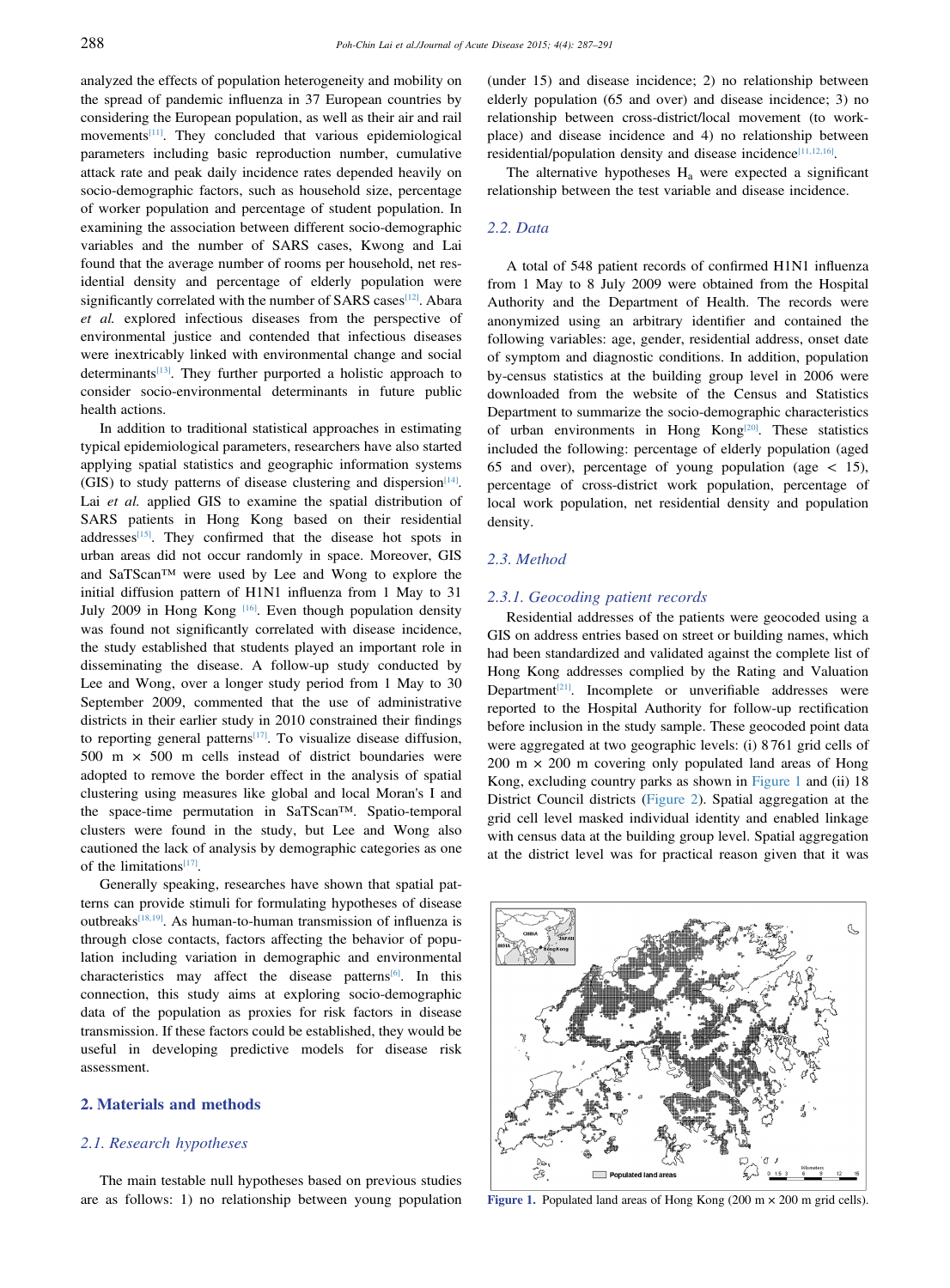<span id="page-2-0"></span>

Figure 2. The 18 District Council districts of Hong Kong.

popular and the most commonly used administrative and census divisions for Hong Kong.

#### 2.3.2. Data analysis

The data analysis involved descriptive statistics on demographic characteristics of the population and the spatiotemporal distribution of H1N1 cases. Reconstituted statistics from the 2006 population by-census at the grid cell and district levels were compared against the cumulative number of H1N1 cases at similar geographic scales and their Pearson's correlation coefficients recorded. All data analysis was conducted on ArcGIS 9.3 and SPSS 20. Statistical significance level was set at 0.05.

#### 3. Results

Table 1 summarizes the demographic characteristics of patients of H1N1 influenza at the initial phases of the disease outbreak from 1 May to 8 July 2009.

It was apparent that most of the patients were young people below 25 (429; 78.28%) and only less than one percent of them was elderly aged 65 and above (3; 0.55%). The numbers of male and female patients were quite evenly distributed with a difference of a few percentage points (30; 5.48%).

Considering the spatial distribution of cumulative disease incidents, Kowloon was observed to incur the bulk of diseased cases (225; 41%) with the remaining occurrences equally spread between Hong Kong Island (161; 29%) and the New Territories (162; 29%) (Table 2). Looking at the time course of confirmed cases of H1N1 (Table 3), a sharp increase in the cumulative disease counts was observed in week 7 (136; 24.8%) peaking in

Table 1 Demographic characteristics of confirmed H1N1 cases.

| Characteristics |           | Frequency | Percentage |
|-----------------|-----------|-----------|------------|
| Age groups      | < 14      | 211       | 38.50      |
|                 | $15 - 24$ | 218       | 39.78      |
|                 | $25 - 34$ | 51        | 9.31       |
|                 | $35 - 44$ | 37        | 6.75       |
|                 | $45 - 54$ | 20        | 3.65       |
|                 | $55 - 64$ | 8         | 1.46       |
|                 | > 65      | 3         | 0.55       |
| Gender          | Male      | 289       | 52.74      |
|                 | Female    | 259       | 47.26      |
|                 |           |           |            |

#### Table 2

Spatial characteristics of confirmed H1N1 cases (1 May to 8 July 2009).

| <b>Districts</b> |                         | Counts | Percentage of<br>total |
|------------------|-------------------------|--------|------------------------|
| Hong Kong        | Central and Western     | 24     | $\overline{4}$         |
| Island           | District                |        |                        |
|                  | Wan Chai                | 38     | 7                      |
|                  | <b>Eastern District</b> | 62     | 11                     |
|                  | Southern District       | 37     | 7                      |
| Kowloon          | Yau Tsim Mong           | 32     | 6                      |
|                  | Kowloon City            | 44     | 8                      |
|                  | Sham Shui Po            | 29     | 5                      |
|                  | Wong Tai Sin            | 88     | 16                     |
|                  | Kwun Tong               | 32     | 6                      |
| New Territories  | Kwai Tsing              | 18     | 3                      |
|                  | North District          | 10     | 2                      |
|                  | Sai Kung                | 23     | 4                      |
|                  | Sha Tin                 | 32     | 6                      |
|                  | Tai Po                  | 14     | 3                      |
|                  | Tsuen Wan               | 19     | 3                      |
|                  | Tuen Mun                | 17     | 3                      |
|                  | Yuen Long               | 19     | 3                      |
|                  | Islands District        | 10     | $\overline{c}$         |
| Total            |                         | 548    | 99                     |

week 8 that accounted for nearly half of all cases within the study period (268; 49.0%). The outbreak seemed under control in week 9 (96; 17.5%) with a cumulative count of less than one percent of all cases (3; 0.5%) by week 10.

[Table 4](#page-3-0) presents the correlation coefficients  $(r)$  between selected population-related factors and disease incidence at three grid resolution (200 m  $\times$  200 m, 400 m  $\times$  400 m and 1000 m  $\times$  1000 m). It was noteworthy that a large proportion of the 8761 grid cells (200 m  $\times$  200 m) did not have census data since relevant data were masked and they were too few numbers to report in those areas. [Table 4](#page-3-0) lists the results for grid cells with census data in which four of the six population-related factors were found significantly correlated with disease incidence at different grid resolution: percentage of elderly population, percentage of cross district work population, net residential density and population density.

[Table 4](#page-3-0) shows the results only for grid cells containing confirmed H1N1 cases. Population density emerged as the only factor showing a consistent relationship with disease incidence at different spatial resolution. [Table 4](#page-3-0) also shows improved performance in terms of the effect size of the correlation coefficients with decreased spatial resolution for all instances.

#### Table 3

Temporal characteristics of confirmed H1N1 cases (1 May to 8 July 2009).

| Week of confirmation         | Counts | Percentage of total |
|------------------------------|--------|---------------------|
| Week 1 (1st May–7th May)     |        | 0.2                 |
| Week 2 (8th May–14th May)    |        | 0.0                 |
| Week $3$ (15th May–21st May) |        | 0.0                 |
| Week 4 (22nd May–28th May)   | 9      | 1.6                 |
| Week 5 (29th May–4th June)   | 11     | 2.0                 |
| Week 6 (5th June–11th June)  | 24     | 4.4                 |
| Week 7 (12th June–18th June) | 136    | 24.8                |
| Week 8 (19th June–25th June) | 268    | 49.0                |
| Week 9 (26th June–2nd July)  | 96     | 17.5                |
| Week 10 (3rd July–9th July)  | 3      | 0.5                 |
| Total                        | 548    | 100.0               |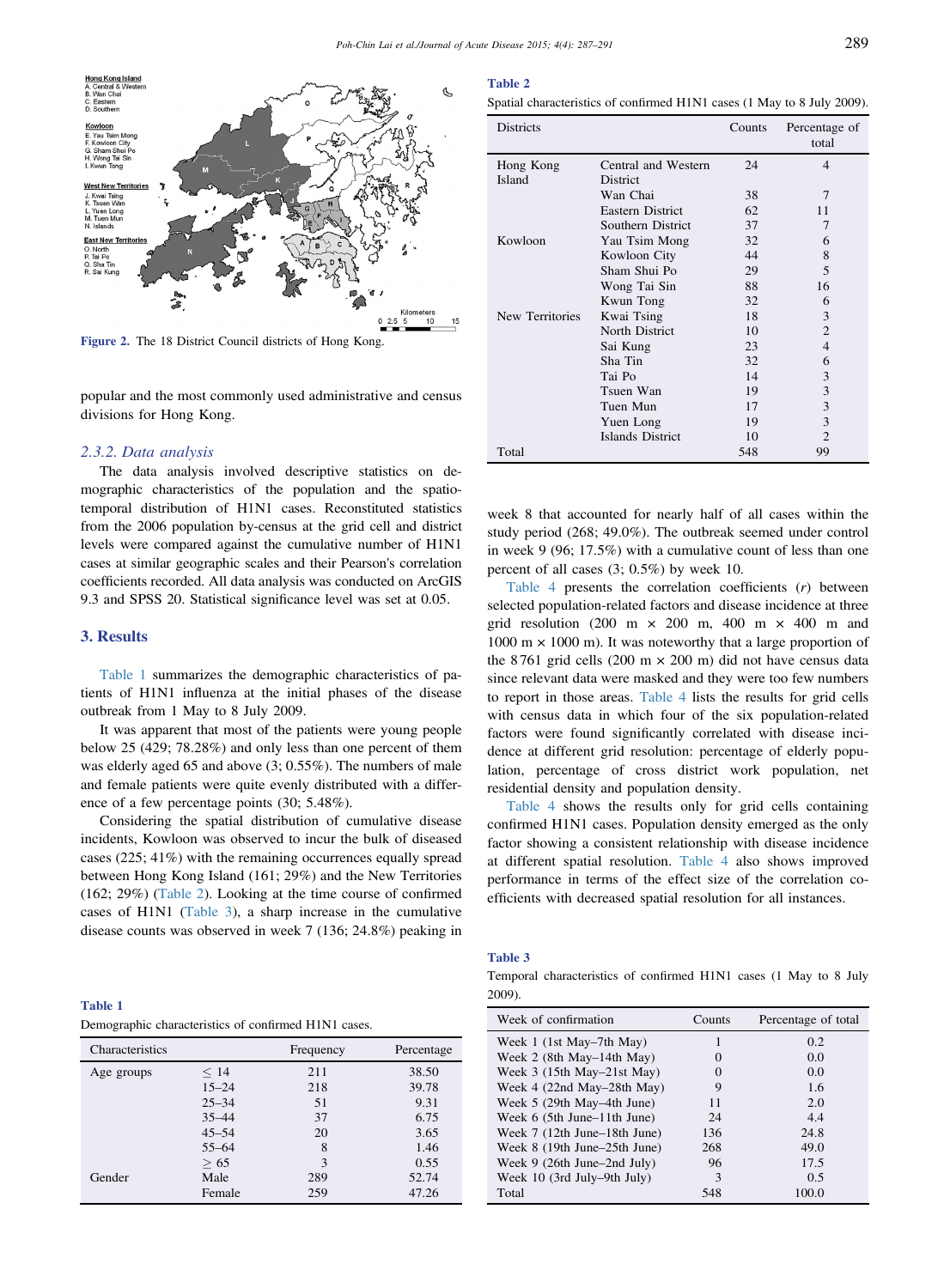### <span id="page-3-0"></span>Table 4

Correlation between disease incidence (1 May to 8 July 2009) and demographic factors.

| Variables                                          | All cells with census data           |                       |                                                                                                         | Cells with H1N1 cases only |                   |                                        |
|----------------------------------------------------|--------------------------------------|-----------------------|---------------------------------------------------------------------------------------------------------|----------------------------|-------------------|----------------------------------------|
|                                                    | $200 \text{ m} \times 200 \text{ m}$ |                       | $400 \text{ m} \times 400 \text{ m}$ 1 000 m $\times$ 1 000 m 200 m $\times$ 200 m 400 m $\times$ 400 m |                            |                   | $1000 \text{ m} \times 1000 \text{ m}$ |
| Number of cells<br>Elderly population              | 2937<br>$0.067***$                   | 1 2 2 6<br>$0.155***$ | 380<br>$0.278***$                                                                                       | 354<br>0.035               | 285<br>$0.164***$ | 163<br>$0.308***$                      |
| (aged 65 and over) $(\%)$                          |                                      |                       |                                                                                                         |                            |                   |                                        |
| Young population<br>(aged $\langle 15 \rangle$ (%) | $-0.010$                             | $-0.044$              | $-0.121$ <sup>*</sup>                                                                                   | 0.074                      | 0.027             | $-0.121$                               |
| Cross district work<br>population $(\%)$           | $0.060***$                           | $0.082***$            | $0.118^*$                                                                                               | 0.078                      | 0.128             | 0.129                                  |
| Local work population $(\%)$                       | $-0.029$                             | $-0.043$              | $-0.054$                                                                                                | $-0.001$                   | $-0.015$          | $-0.035$                               |
| Net residential density                            | $0.062***$                           | $0.138***$            | $0.208***$                                                                                              | $0.134$ <sup>*</sup>       | 0.015             | 0.139                                  |
| Population density                                 | $0.245***$                           | $0.290**$             | $0.373***$                                                                                              | $0.225***$                 | $0.233***$        | $0.264***$                             |

\*: Correlation was significant at 0.05 level.

\*\*: Correlation was significant at 0.01 level. 200 m  $\times$  200 m, 400 m  $\times$  400 m and 1 000 m  $\times$  1 000 m are three grid resolutions.

#### 4. Discussion

Our results of the demographic characteristics of H1N1 cases were consistent with findings of other studies reporting that disease burden of respiratory diseases was higher in the younger age groups $[22,23]$ . This observation suggests that schools where teenagers frequently assembled are likely an environmental risk factor for spreading H1N1 influenza. It also suggests indirectly that school closure could be an effective measure of social distancing to prevent disease spread. The absence of significant gender differences was also consistent with findings of Lee and Wong $[16]$ .

In reference to the four testable hypotheses of this research that explores possible association between disease incidence and census variables of the population, our finding on hypothesis 4 was different from that of Lee and Wong who reported no association between population density and the occurrences of H1N1 influenza<sup>[16]</sup>. Their study examined the association between population density and disease incidence based on roughly 400 district council constituency areas (DCCAs) from 1 May to 31 July 2009. Our study, on the contrary, showed population density to be statistically and significantly correlated with disease incidence at various grid cell resolution for all cells with census data  $(r = 0.245, 0.290, 0.373;$  $P \leq 0.01$ ) as well as only cells with confirmed H1N1  $(r = 0.225, 0.233, 0.264; P < 0.01)$ . Indeed, the effect size of the correlation coefficients was also the largest among the selected variables in the analysis.

We believe that the inconsistency could be a result of technical artifacts: (i) spatial resolution; (ii) exclusion criterion; and (iii) difference in the study period. Our study employing grid cells of uniform sizes appeared to be more sensitive in illuminating relationships than some 400 DCCAs. Indeed, a subsequent study by Lee and Wong<sup>[\[17\]](#page-4-0)</sup> concurred that spatial analysis could be affected by data resolution. They indicated that the 18 Administrative Districts of Hong Kong were less appropriate for disease diffusion study than the finer resolution of 500 m  $\times$  500 m grid cells although they did not repeat the analysis on the relationship between population density and the number of case reports. Our study demonstrated successfully that the grid cell approach was able to extract the relationship hidden by larger aggregated spatial units. Our study also showed that excluding country parks (all cells with census data in Table 4) and excluding non-diseased grid cells (cells with H1N1 cases only in Table 4) offered additional discriminating

powers to isolate salient factors in disease relationships. However, a higher spatial resolution does not necessarily mean improved associative relationships. By considering smaller spatial units of 200 m or 400 m, we introduced inevitably more data scattering and diminished health effects because of insufficient explanatory powers especially when disease cases in the earlier phases of an infection outbreak were not many. Finally, our study considered data in the early phases of the 2009 H1N1 outbreak (1 May-8 July 2009) whereas Lee and Wong $[17]$ extended their data analysis to the end of July 2009. Their data analysis could be confounded by more rigorous intervention and control measures at the later stages of the outbreak.

Hypotheses 2 and 3, respectively about disease incidence with the elderly population or cross-district work population exhibited significant relationships but their effect sizes were relatively small. Nevertheless, the positive relationships with disease incidence appeared logical. Elderly individuals were expected to have lower resistance to illnesses while the mobile cross-district workers were expected to have higher probabilities in contracting infectious diseases. The insignificant relationships between disease incidence and younger population (ages < 25) for hypothesis 1 were likely confounded by better hygiene and control measures at the school level. Even though the younger population made up the largest proportions of H1N1 cases as reported in [Table 1](#page-2-0), the majority of infection occurred among school-age children attending the same school that did not seem to exhibit significant spatial association.

This study examines population related risk factors at the initial phases of the H1N1 influenza outbreak in 2009. It confirms that four population factors (percentage of young population  $<$  15; percentage of elderly population  $\geq$  65; percentage of cross-district work population; and population density) are related in varying degrees to disease incidence pending spatial resolution. The findings have practical implications given that these statistics are readily available from the Census and Statistics Department. The established relationships inform public health officials the target population groups (the young and the elderly) and pertinent locations (employment centers and densely populated areas) to strategize intervention measures or tighten public health practices. Moreover, the variables may be useful in improving the predictive powers of models for disease outbreaks.

The process of disaggregating map units to the finer grid cell level has proven effective in two aspects. Firstly, the gridded data are easy to manipulate in an automated setting. Secondly, the grid format seems to ameliorate the Modifiable Areal Unit